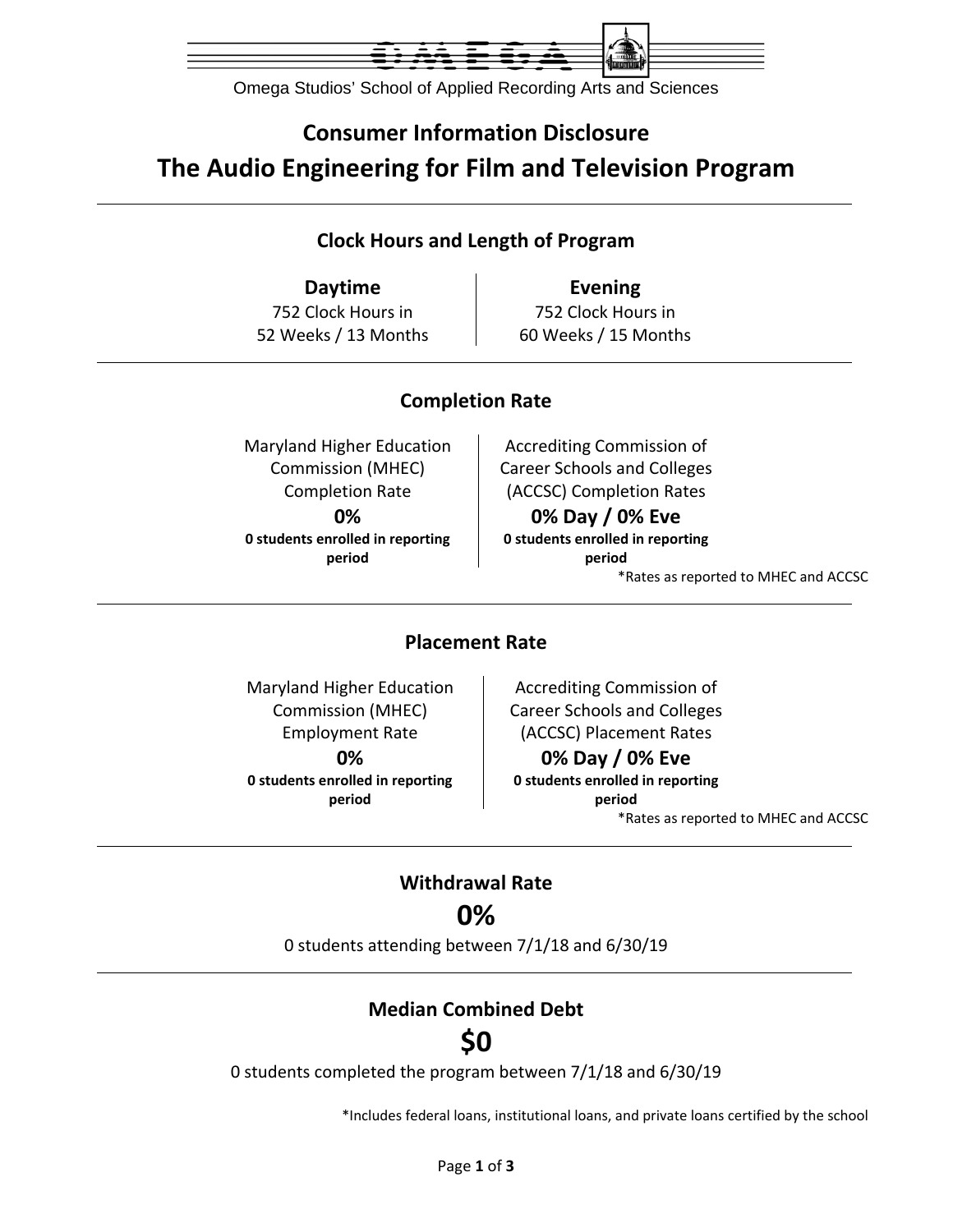

Omega Studios' School of Applied Recording Arts and Sciences

# **Consumer Information Disclosure The Audio Engineering for Film and Television Program**

#### **Daytime** (52 weeks) **Evening** (60 Weeks) At home, with parents, At home, with parents, no dependents All Others no dependents All Others Tuition \$30,409.00 \$30,409.00 \$30,409.00 \$30,409.00 Registration 25.00 25.00 25.00 25.00 Living Allowance 19,334.64 31,970.64 22,309.20 36,889.20 Books 448.14 448.14 448.14 448.14 \_\_\_\_\_\_\_\_\_\_\_\_\_\_\_\_\_\_\_\_\_\_\_\_\_\_\_\_\_\_\_\_\_\_\_\_\_\_\_\_\_\_\_\_\_\_\_\_\_\_\_\_\_\_\_\_\_\_\_\_\_\_\_\_\_\_\_\_\_\_\_\_\_\_\_\_\_\_\_\_\_\_\_\_\_\_ **\$50,216.78 \$62,852.78 \$53,191.34 \$67,771.34**

**Cost of Attendance** (as defined in 20 U.S.C. § 108711)

\*Living Allowance includes Room, Board, Transportation, and Personal/Misc. \*\*State statute allows consideration for certain qualifying additional expenses.

For more information, please contact the financial aid department.

### **Professional Licensure/Certification**

No professional licensure or certification applicable in the State of Maryland

### **Cancellation and Refund Policy**

- 1. If an applicant chooses not to enroll in, or withdraws from the School, within 7 calendar days after having signed the enrollment agreement, he shall receive a full refund of all fees and deposits paid. If, after the 7‐day period has passed, a Student who has not visited the School facility prior to enrollment, withdraws within three days following either,
	- a. attendance at a regularly scheduled orientation,
	- b. a tour of the School, or,
	- c. attendance at any single class, he will receive a refund of all fees and deposits paid.
- 2. If the Student chooses not to enroll in the School, or to withdraw from the School, after the 7‐day cancellation period has passed, but before instruction has begun (excepting the conditions listed under 3-a), he shall receive a refund of all fees and deposits paid, less the registration fee of \$25 and the one‐time application fee of \$100. This shall also apply in the event third-party financing (such as SLM) is rejected by the student/guardian or denied by the lender, after the 7‐day cancellation period has passed, but before instruction has begun.
- 3. If the Student withdraws from the School, or otherwise fails to complete the period of enrollment, after the 7‐day cancellation period has passed and after instruction begins, he shall receive a refund of a portion of the charges paid, based on the percentage of each program completed, less the application and registration fee(s). The percentage of each program completed shall be determined by dividing the total number of clock hours comprising the period of enrollment for which the Student has been charged, into the number of clock hours remaining to be completed by that Student in that period, as of the last recorded day of attendance. Percentage of completion shall be based on the following table (see next page):